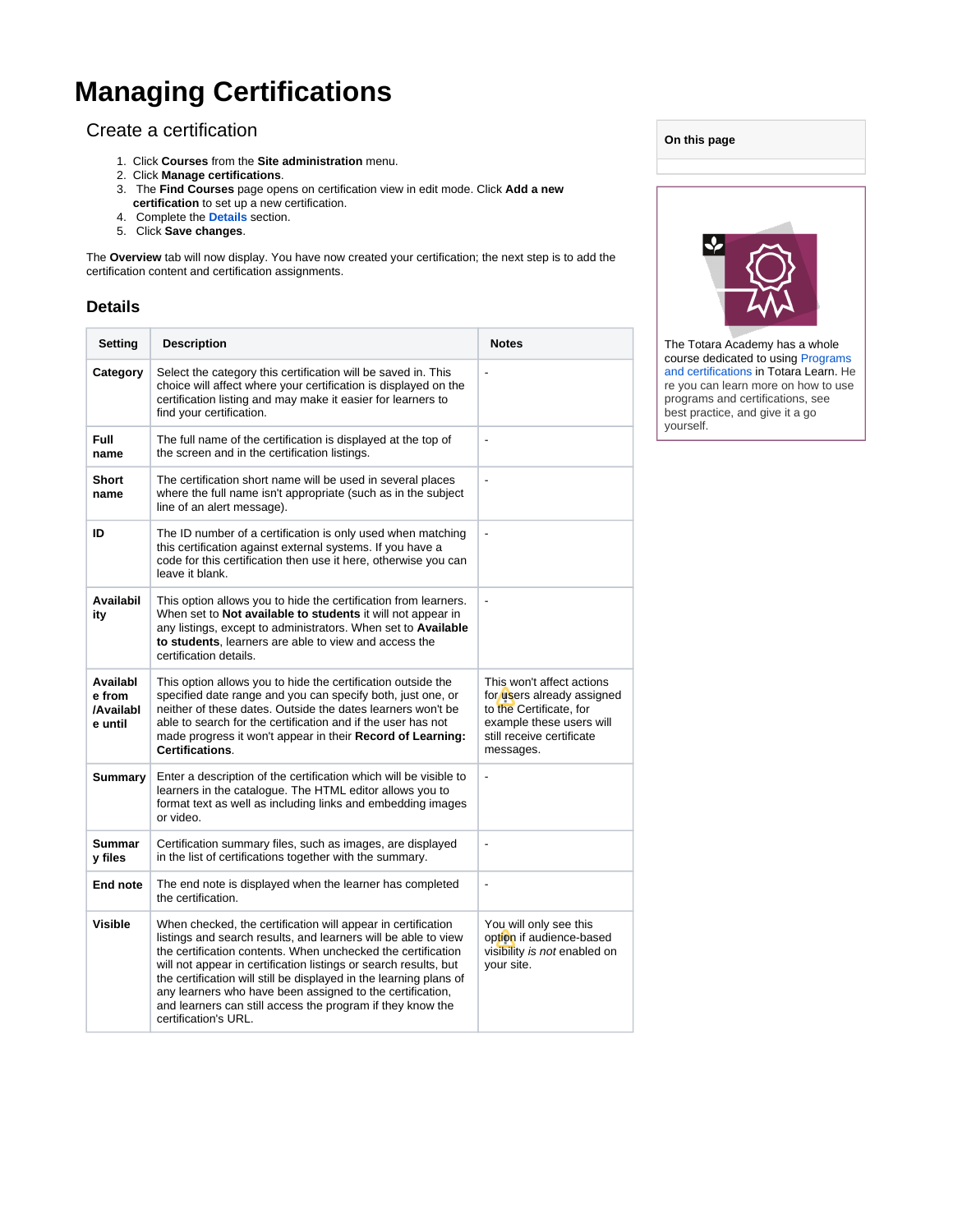| <b>Visibility</b>                  | There are four visibility options available:<br>Visible to no users: The certification will not be visible<br>to any users (except those with extra role permissions)<br>Visible to enrolled users: The certification will only be<br>visible to users assigned to the certification.<br>Visible to enrolled users and members of the<br>٠<br>selected audiences: The certification is only visible to<br>users already assigned to the certification and<br>members of any of the assigned audiences. To choose<br>audiences this certification will be visible to, click the Ad<br>d visible audiences button. A dialog will appear<br>allowing you to select the audience(s) who will see this<br>certification. Select the audience(s) and then click OK.<br>Visible to all users: The certification will be visible to<br>all users in the system. | You will only see this<br>option if audience-based<br>visibility is enabled on<br>your site. Also note that<br>users granted the manage<br>audiencevisibility<br>capability ('Manager' roles<br>by default) can see all<br>certifications. |
|------------------------------------|---------------------------------------------------------------------------------------------------------------------------------------------------------------------------------------------------------------------------------------------------------------------------------------------------------------------------------------------------------------------------------------------------------------------------------------------------------------------------------------------------------------------------------------------------------------------------------------------------------------------------------------------------------------------------------------------------------------------------------------------------------------------------------------------------------------------------------------------------------|--------------------------------------------------------------------------------------------------------------------------------------------------------------------------------------------------------------------------------------------|
| Current<br>icon                    | Choose the icon to display in the catalogue next to this<br>certification. To choose a new icon, click the Choose icon b<br>utton and select another image.                                                                                                                                                                                                                                                                                                                                                                                                                                                                                                                                                                                                                                                                                             |                                                                                                                                                                                                                                            |
| Allow<br>extensio<br>n<br>requests | When enabled users can submit extension requests for this<br>program which can then be approved or denied by their<br>manager. If a user has more than one job assignment with<br>different managers, an extension request notification is sent<br>to all of the user's managers and any of them can approve<br>or deny the extension request.                                                                                                                                                                                                                                                                                                                                                                                                                                                                                                          | Extension requests need<br>to be enabled on the Adva<br>nced features page to be<br>able to allow or disallow<br>extension requests.                                                                                                       |

#### Add certification content

Here you set the learning content that learners will be required to complete to gain and maintain certification.

To add content to your certification (skip to step 4 if you already have your certification open):

- 1. Click **Courses** from the **Site administration** menu.
- 2. Click **Manage certifications**.
- 3. The **Find Courses** page opens on certification view in edit mode. Click to open your certification.
- 4. Click **Edit program content** on the Overview tab or click the **Content** tab.
- 5. Under the **Original certification path** section, select **Set of courses** from the **Add a new** dropd own menu and click **Add**.
- 6. Click through the course categories and select the course(s) you wish to add. If you're adding multiple courses, you need to select your courses in the order you wish them to appear in the set.

Note that if completion tracking is not enabled for a course, that course will not be available to add to a certification.

- 7. Selected course(s) appear in the current selection column, click the delete icon to remove the course from the certification selection.
- 8. Click **Ok** to complete the course selection.
- 9. Give your set a name and complete the settings:

| Setting                     | <b>Description</b>                          | <b>Notes</b>             |
|-----------------------------|---------------------------------------------|--------------------------|
| Learner<br>must<br>complete | Choose either One course or All<br>courses. | $\overline{\phantom{a}}$ |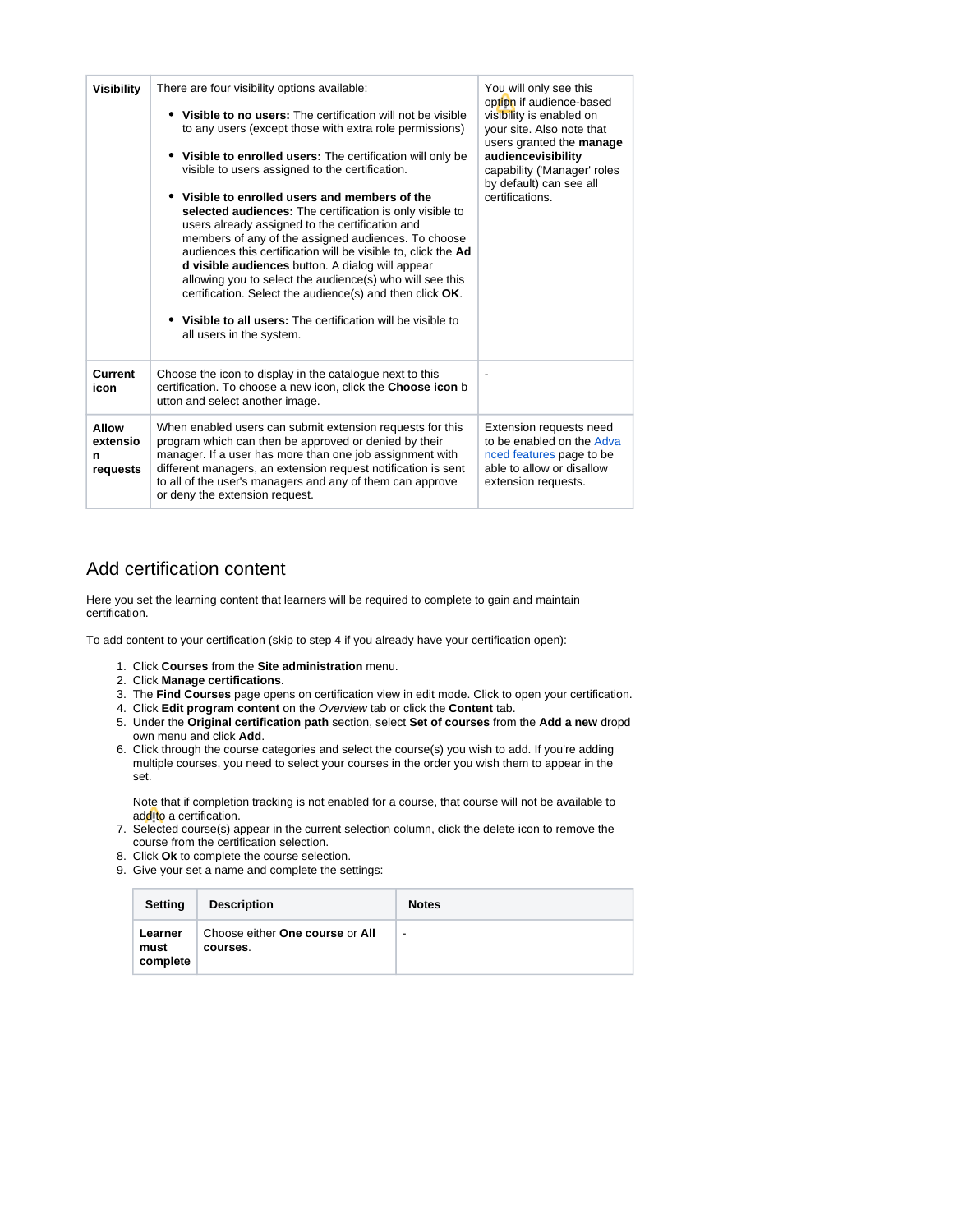| Minimu<br>m time<br>required | This determines the minimum<br>amount of time that users should<br>be given if they are to have enough<br>time to complete the course set.                                                                                                   | Setting this does not mean the user only<br>has a certain amount of time to complete a<br>course set, nor does it set or affect the<br>certification due date.                                                                                                                   |
|------------------------------|----------------------------------------------------------------------------------------------------------------------------------------------------------------------------------------------------------------------------------------------|----------------------------------------------------------------------------------------------------------------------------------------------------------------------------------------------------------------------------------------------------------------------------------|
|                              | Please carefully read the warning<br>alongside this description.                                                                                                                                                                             | This does not determine the maximum<br>time allowed to complete the course set<br>and setting this does not set a due date.                                                                                                                                                      |
|                              | For example, if set to one week,<br>then it is expected that the user<br>should be granted at least one<br>week to be able to complete the<br>course set, and that it would not be<br>possible to complete it in any time<br>less than that. | It is used to generate exceptions when a<br>completion date set in the Assignments ta<br>b is insufficient and is used to<br>automatically set a sufficiently generous<br>due date when resolving time allowance<br>exceptions using the Set realistic time<br>allowance action. |

- 10. You can have one or more course sets. If you have more than one, you can choose the rule between them:
	- **Or:** Learners can either complete the learning in the first course set or the second course set. The learning of both course sets is available at the same time.
	- **Then:** Learners must complete the first course set before being given access to the second course set.
	- **And:** Learners must complete the first course set and the second set. The course sets will be made available to complete at the same time and do not have to be completed in order.

Follow steps 5-10 above as required if you need to add additional content.

- 11. Under the **Recertification path** section you have two options:
	- If you would like to use the same content as your original certification path, select **Use the existing certification content**. This will copy everything you entered into the original certification path into the recertification path.

Note that this copying only happens once; afterwards, if you make a change to one path, you will need to manually make the same change to the other path if you want to keep them the same.

If the content is different, simply add additional sets of courses as required following steps 5 - 10 above.

#### 12. Click **Save changes**.

13. A warning message containing the number of learners who are currently assigned to the certification that would be affected by changes is displayed. Click **Save all changes**. The content has now been added to your certification and you are ready to set the learner assignments.

# Add Upcoming Certification block

This block can be added to the frontpage, a dashboard or a course page to quickly show when the learner's Certifications are due.

To add an Upcoming Certification block to a page:

- 1. Go to the page that you want the block to appear.
- 2. Select **Turn editing on**.
- 3. Go to the **Add a block** area and select **Upcoming Certifications** block.
- 4. Move the block to the location if needed.

### Assigning users to multiple certifications which contain some matching course content

This scenario is not recommended when managing certifications due to the potential this creates for users needing to re-complete the course that is contained in both certifications.

Where two or more certifications contain some matching course content, assigning a user to one certification and then adding the same user to another different certification will result in an **Exception** bei ng created for this user. ([See Exception Reports](http://help.totaralearning.com/display/TL25PMS/Certification+Exception+Reports)[\)](http://help.totaralearning.com/display/TL25PMS/.Certification+Exception+Reports+v2.5).

These exceptions shouldn't be ignored/dismissed as they are a warning that user's with these exceptions may have course progress reset and may need to repeat the courses contained within more than one certification they are assigned to.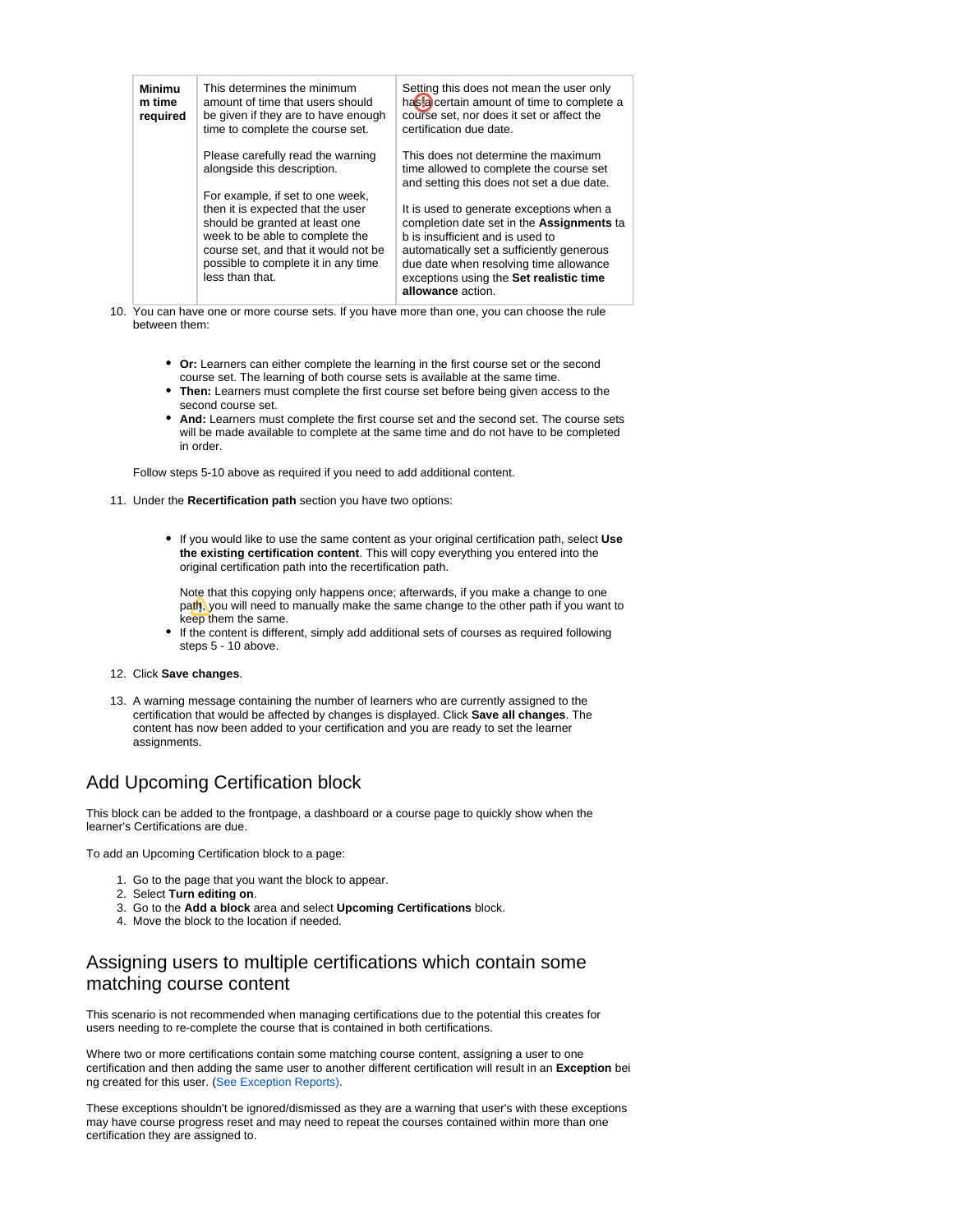Assigning a user to multiple certifications which all have the same courses creates a likelihood for the overlapping of window opening dates and the archiving of course completions on certifications which are already in progress.

#### Add certification assignments

Certification assignment allows you to select the learners who need to complete the certification. You can select users by organisation, position, audience, management hierarchy, or individually. Once you have assigned learners to the certification, the system automatically takes care of course enrolment.

To add learners to your certification (skip to step 4 if you already have your certification open):

- 1. Click **Courses** from the **Site administration** menu.
- 2. Click **Manage certifications**.
- 3. The **Find Courses** page opens on certification view in edit mode. Click to open your certification.
- 4. Click **Edit program assignments** on the **Overview** tab.
- 5. Select how you want to add learners to your certification from the **Add a new** dropdown menu and click **Add**.

| If                                          | Then                                                                                                                                                                                                                                                                                                                                                                                                                                                                                                                                                                                                                                                                                          |
|---------------------------------------------|-----------------------------------------------------------------------------------------------------------------------------------------------------------------------------------------------------------------------------------------------------------------------------------------------------------------------------------------------------------------------------------------------------------------------------------------------------------------------------------------------------------------------------------------------------------------------------------------------------------------------------------------------------------------------------------------------|
| Adding<br>by<br>organisat<br>ion            | 1. Select Organisations from the Add a new dropdown menu and click Add.<br>2. The organisation options appear. Click Add organisations to program.<br>3. Select the organisation framework you want to use from the dropdown box.<br>4. Select the organisation items you wish to assign to the certification. The<br>selected items appear in the current selection column. Click the delete icon to<br>remove.<br>5. Click Ok to complete the organisation selection.<br>Select All below to include all users in the hierarchy structure below the selected<br>organisation.                                                                                                               |
| Adding<br>by<br>position                    | 1. Select Positions from the Add a new dropdown menu and then click Add.<br>2. The position options appear. Click Add position to program.<br>3. Select the position framework from the dropdown box.<br>4. Select the position items you wish to assign to the certification. The selected<br>items appear in the current selection column. Click the delete icon to remove.<br>5. Click Ok to complete the position selection.<br>Select All below to include all users in the hierarchy structure below the selected<br>position.                                                                                                                                                          |
| Adding<br>by<br>audience                    | 1. Select Audiences from the Add a new dropdown menu and then click Add.<br>2. The audience options appear. Click Add audiences to program.<br>3. Select the audience groups you wish to assign to the certification. The<br>selected audiences appear in the current selection column. Click the delete icon<br>to remove.<br>4. Click Ok to complete the audience selection.<br>To learn more about creating audiences, see Audiences.                                                                                                                                                                                                                                                      |
| Adding<br>by<br>manage<br>ment<br>hierarchy | 1. Select <b>Management hierarchy</b> from the <b>Add a new</b> dropdown menu and then<br>click Add.<br>2. The management hierarchy options appear. Click <b>Add managers to program</b> .<br>3. Select the managers you wish to add to the certification. The selected items<br>appear in the current selection column. Click the delete icon to remove.<br>4. Click Ok to complete the manager selection.<br>When you select managers you can also see the staff that report to the<br>managers by clicking to expand the folder icon. Select <b>direct team</b> to add just<br>the manager's direct reports or all below to add their direct reports and their staff'<br>s direct reports. |
| Adding<br>individuals                       | 1. Select <b>Individuals</b> from the Add a new drop down menu and then click <b>Add</b> .<br>2. The individual options appear. Click Add individuals to program.<br>3. Select the names you wish to assign to the certification. The selected<br>individuals appear in the current selection column. Click the delete icon to<br>remove.<br>4. Click Ok to complete the position selection.                                                                                                                                                                                                                                                                                                  |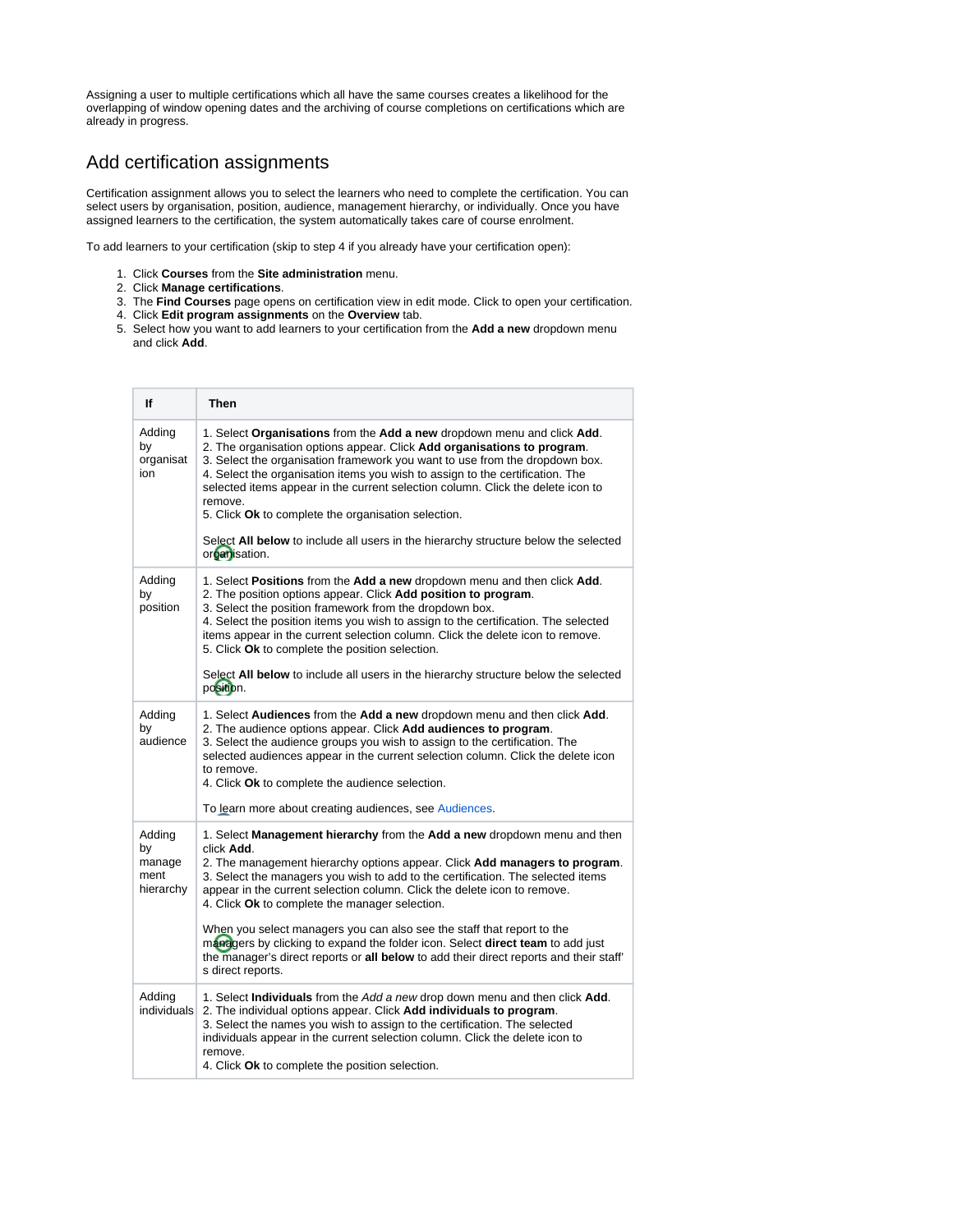- 6. Click **Set completion** to set a completion date for each group/individual you have assigned to the certification. This will be applied to the applicable learners, giving them a due date. When setting a completion date you have two options:
	- a. **Complete by:** allows you to set a fixed completion date.
	- b. **Complete within:** allows you to set a completion date relative to an event, the events include:
		- Date the learner first logged in.
		- Position start date recorded on the learners position tab.
		- The date the learner completed another certification.
		- The date a learner completed another course.
		- The date record in a profile field.
- 7. Click **Set fixed completion date** or **Set time relative to event** to save your completion criteria.

Important

Prior to saving your changes, it is important that you are aware how assigning a completion date relates to a user's due date. Please see [Certifications](https://help.totaralearning.com/display/TL9/Certifications) for more information.

8. Click **Save changes**.

9. Click **Save all changes** in the confirmation box or **Edit assignments** if you want to make additional changes. Once the save is complete, a confirmation message appears at the top of the screen. Your certification assignments are now set.

### Add certification messages

Messages allow you to set up automated emails related to your certification. The messages can be customised for the certification you are setting up or editing.

To customise your certification messages (skip to step 4 if you already have your certification open):

- 1. Click **Courses** from the **Site administration** menu.
- 2. Click **Manage certifications**.
- 3. The **Find Courses** page opens on certification view in edit mode. Click to open your certification.
- 4. Click **Edit program messages** on the **Overview** tab or click the **Messages** tab.
- 5. By default there is an enrolment message and an exception report message for each certification. To add a new message select the message type from the **Add a new** dropdown menu and then click **Add**.
- 6. When you add a new message you need to complete the subject line and message details to be sent. The message body can contain variables. There are two available variables:
	- **%userfullname%:** This will be replaced by the recipient's full name.
	- **%programfullname%:** This is replaced with the full name of the certification.
	- **%setlabel%:** This is replaced with the course set label, when the message relates to course sets.

The subject line can only be changed for the learner message. When sending notice to a manager, the manager message uses a default subject line.

- 7. Click **Save changes**.
- 8. Click **Save all changes** in the confirmation box, or **Edit messages** if you need to make additional changes. Once the save is complete a confirmation message appears at the top of the screen. Your certification messages are now complete.

#### **Program messages**

| Message<br>name                         | <b>Description</b>                                                                                                                                                                                                                                                                                                                      |
|-----------------------------------------|-----------------------------------------------------------------------------------------------------------------------------------------------------------------------------------------------------------------------------------------------------------------------------------------------------------------------------------------|
| Enrolment<br>message                    | Sent to the learner when they are assigned to a certification. Select Send notice to<br>manager to send a notification to the learner's manager.                                                                                                                                                                                        |
| <b>Exceptions</b><br>report mes<br>sage | Sent to Site Administrators when there are new exceptions on the certification. An<br>exception occurs when the system is not able to process an action related to the<br>certification, e.g. the completion date is set for 30 days from the position start date, but<br>this field is empty for a user assigned to the certification. |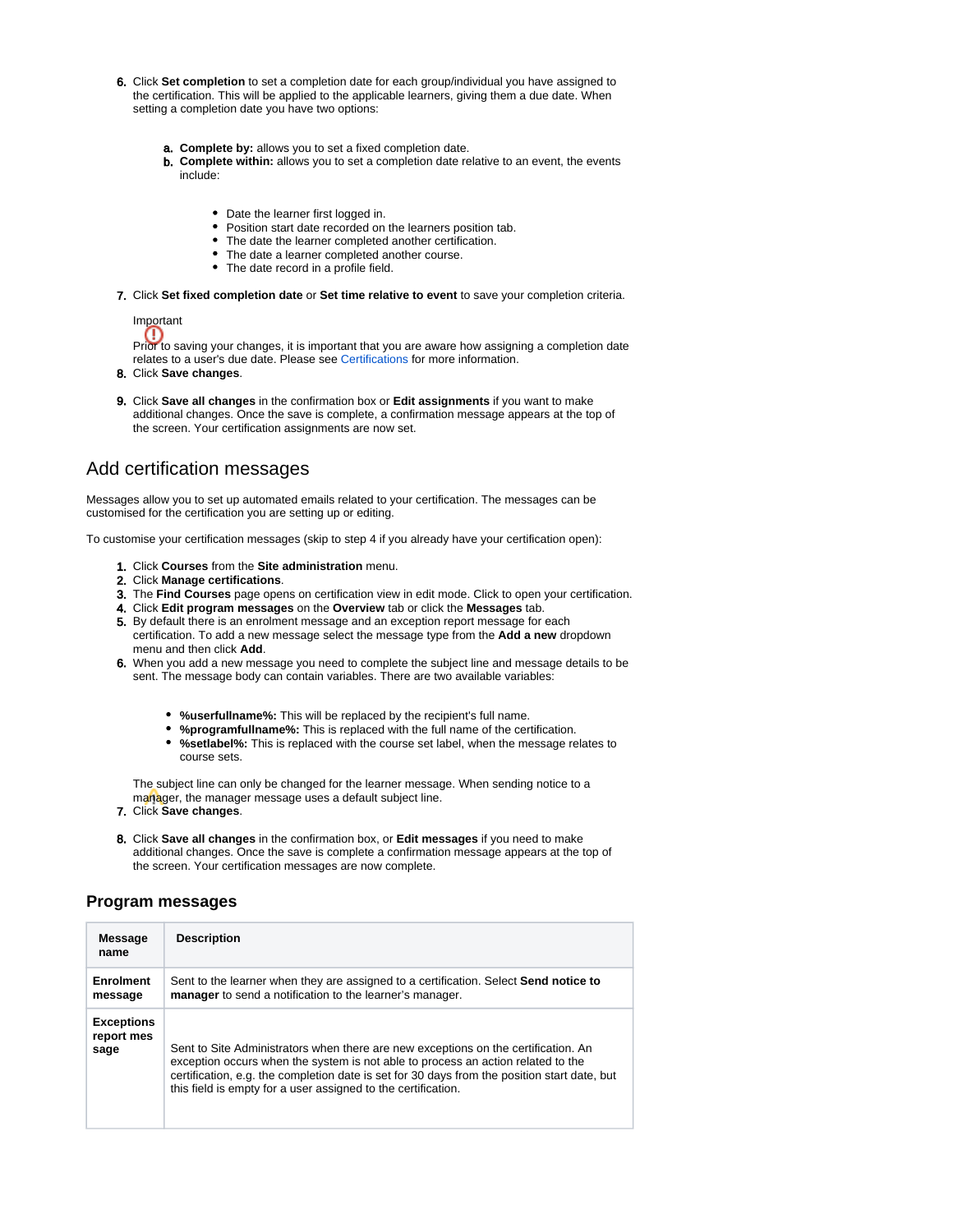| <b>Course set</b><br>completed<br>message                           | This message will be sent whenever a course set is completed.                                                                                                                                                                                         |
|---------------------------------------------------------------------|-------------------------------------------------------------------------------------------------------------------------------------------------------------------------------------------------------------------------------------------------------|
| Un-<br>enrolment<br>message                                         | This is sent when a learner is unenrolled from a certification. Select <b>Send notice to</b><br>manager to send a notification to the learner's manager.                                                                                              |
| Program<br>due messa<br>ge                                          | Sent to the learner a set number of days, weeks, or months before the learner is due to<br>complete the certification. Use Trigger to set when the message is sent. Select Send<br>notice to manager to send a notification to the learner's manager. |
| Program<br>overdue m<br>essage                                      | Sent to the learner when the certification completion date for the learner has passed.<br>Use Trigger to set when the message is sent. Select Send notice to manager to send<br>a notification to the learner's manager.                              |
| Program<br>completed<br>message                                     | Sent when the learner completes the certification. Select Send notice to manager to<br>send a notification to the learner's manager.                                                                                                                  |
| Learner<br>follow-<br>up message                                    | This is sent to a learner a set period of time after they have completed the certification.<br>Use Trigger to set when the message is sent.                                                                                                           |
| Recertificat<br>ion<br>window<br>open<br>message                    | Will be sent when the learner has entered the period when they can recertify. Select Se<br>nd notice to manager to send a notification to the learner's manager.                                                                                      |
| <b>Recertificat</b><br>ion<br>window<br>due to<br>close mess<br>age | Will be sent when a recertification period is about to expire. Select <b>Send notice to</b><br>manager to send a notification to the learner's manager.                                                                                               |
| <b>Failure to</b><br>recertify m<br>essage                          | Will be sent when a recertification period has expired and the learner will need to<br>repeat the original certification. Select Send notice to manager to send a notification<br>to the learner's manager.                                           |
| <b>Course set</b><br>due                                            | Sent a certain length of time before the current course set is due. The due date is<br>calculated by adding the course set Minimum time required to the date the user<br>started the course set.                                                      |
| Course set<br>overdue                                               | Sent a certain length of time after the current course set is due. The due date is<br>calculated by adding the course set <b>Minimum time required</b> to the date the user<br>started the course set.                                                |
| Course set<br>complete                                              | Sent when a user completes a course set.                                                                                                                                                                                                              |

### Define recertification details

When a learner completes a certification path, a new expiry date is calculated based on the recertification date method and the active period. As a result a new window opens date - or recertification window - is calculated from that. The recertification settings on the Certification tab lets you control how the those dates are calculated.

The following settings are used when making the calculations described above:

- **Active Period:** Determines how long a certification will be active before it expires.
- **Recertification Window:** How long before the certification expires the recertification window opens, giving learners time to complete the recertification path.

To define your recertification details (skip to step 4 if you already have your certification open):

- 1. Click **Courses** from the **Site administration** menu.
- 2. Click **Manage certifications**.
- 3. The **Find Courses** page opens on certification view in edit mode. Click to open your certification.
- 4. Click **Edit certification** on the **Overview** tab or click the **Certification** tab.
- 5. Under **Active Period**, set **Certification is active for** by entering a value in the field and select either Day(s), Week(s), Month(s), or Year(s) from the dropdown e.g. '1 Year(s)'**.**